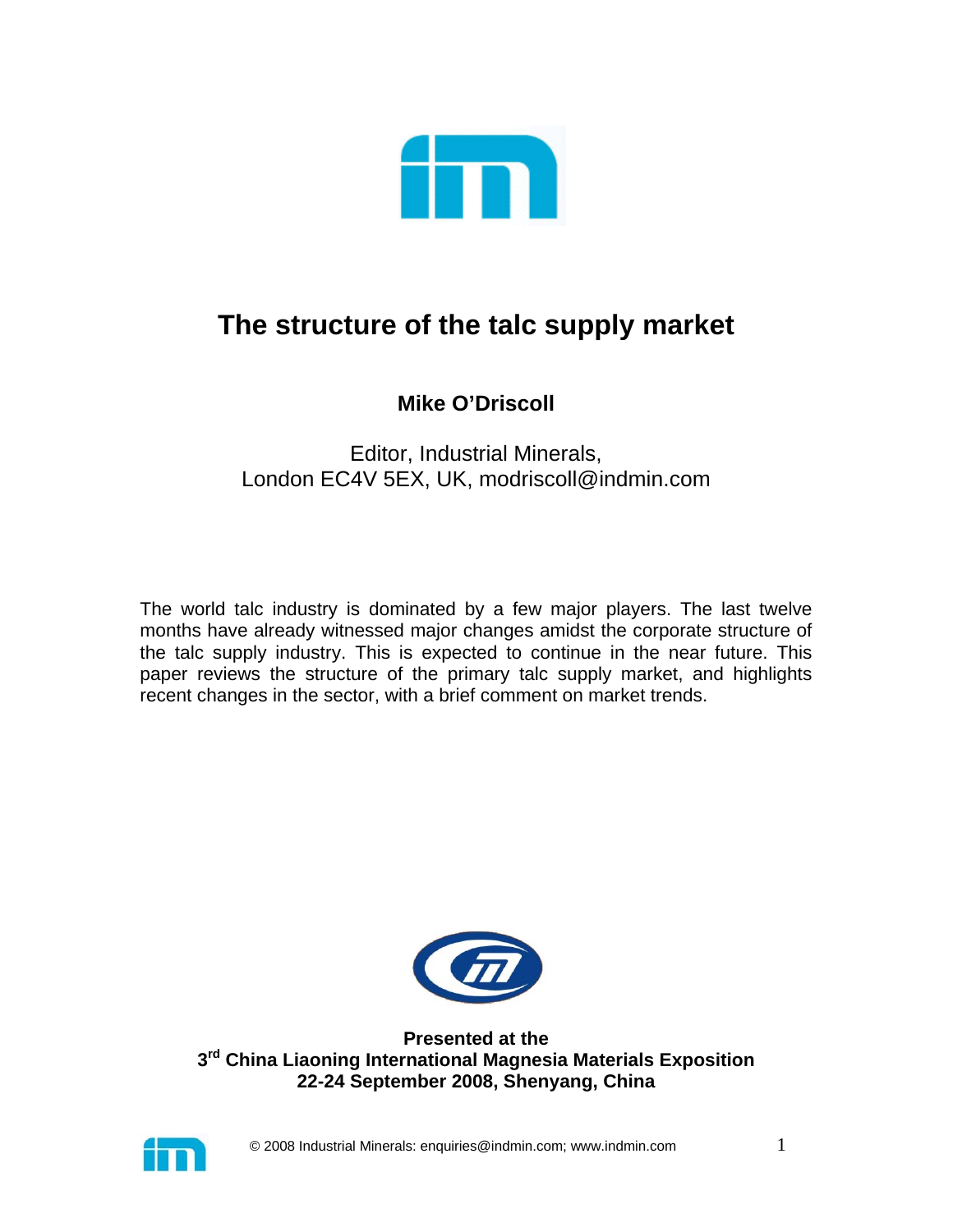The talc industry is one of those industrial minerals sectors indicative of the ongoing trend of consolidation on a global scale since the 1980s. Originally represented across the world by a large number of small to medium scale producers, the talc supply sector has shrunk to a select group of just five companies. Add to this the combined output of China's leading producers and the two Indian producers, and there you have the main players dominating world trade in talc. Of these players, Rio Tinto Minerals, the industrial minerals division of UK headquartered Rio Tinto, through a series of acquisitions, has emerged as the leading player, accounting for 25% of world talc demand. RTM is followed by Mondo Minerals, Finland, and Specialty Minerals, part of Mineral Technologies Inc., USA.

It is perhaps no surprise that the mineral portfolios of these groups feature other high grade mineral functional fillers and pigments, which complement each other in talcs main consuming markets of paper, paint, and plastics (and ceramics).

#### **World supply review**

Reviewing the latest data provided by the British Geological Survey (BGS) and US Geological Survey (USGS; 2006 and 2007 data, respectively), total world talc production ranges between 8.0-8.1m. tonnes. It should be noted that these figures include production of pyrophyllite and also production estimates.

China, followed by the USA are far and away the leading talc producers in the 0.8-2.5m. tpa bracket. Next comes the 400-600,000 tpa production bracket including in descending order India, Finland, France, and Brazil.

At 100-170,000 tpa are Austria, Australia, Russia, Italy, Iran, and Spain. Canada, Mexico, and South Korea produce 50-100,000 tpa talc, while the rest produce 50,000 tpa or less.

# **The corporate supply landscape**

Chinese producers dominate the world market (some 50%) with regard to volume production. However, by single company it is Rio Tinto Minerals (RTM) that takes the largest share (25%), followed by Mondo Minerals, Specialty Minerals Inc., RT Vanderbilt (RTV), and IMI Fabi – these producers dominate world trade in talc grades. Most other producing companies, with the exception of Indian and Chinese producers, supply mainly domestic markets.

However, this will change, at least in corporate identity by 2009. Mondo Minerals has retained its name but was acquired in 2007 by private equity group Hg Capital, UK, from Swiss GCC giant Omya AG. Meanwhile, RTV is to cease talc production at the end of 2008, and RTM is planning to sell its entire talc business (see later).

Talc produced in the USA is chiefly worked by RTM's subsidiaries, RT Vanderbilt Co., and American Talc Co. (formerly Wold Talc Inc.), and also IMI Fabi's two operations.

During 2007, the USA operated 12 talc mines across seven states. Although a major producer of talc, the USA imported 210,000 tonnes in 2007 (significantly down from the previous year's 314,000 tonnes), of which China accounted for 48%, and Canada, 35%.

Zemex Corp. exited the US talc market and divested its talc assets to IMI Fabi SpA in 2001 and to American Talc Co. in late 2006.

In Europe, RTM is present with mines in France, Spain, Italy, and Austria; Mondo Minerals in Finland and Norway; and IMI Fabi in Italy.

In the Asia Pacific region, RTM is present in Japan and Australia; the IMI Fabi-Unimin j-v in Australia; while India is dominated by Golcha Group and Golcha Associated.

In Brazil, magnesia, talc, and refractories group Magnesita SA, has become Magnesita Refratários SA following its acquisition in 2007 by Latin American private equity group, GP Investments Ltd (47%) and Gávea (12.5%). Magnesita produces 48,000 tpa at Contagem, Minas Gerais.

# **RTM – restructure & divestment**

Rio Tinto Minerals (RTM) with mines and processing plants worldwide supplies about 25% of the world's talc demand (*see table*). During 2007, the group underwent a major restructuring of its talc division which saw several assets sold, but more significantly, kick-started the process of a complete divestment of the talc business from Rio Tinto Plc's portfolio.

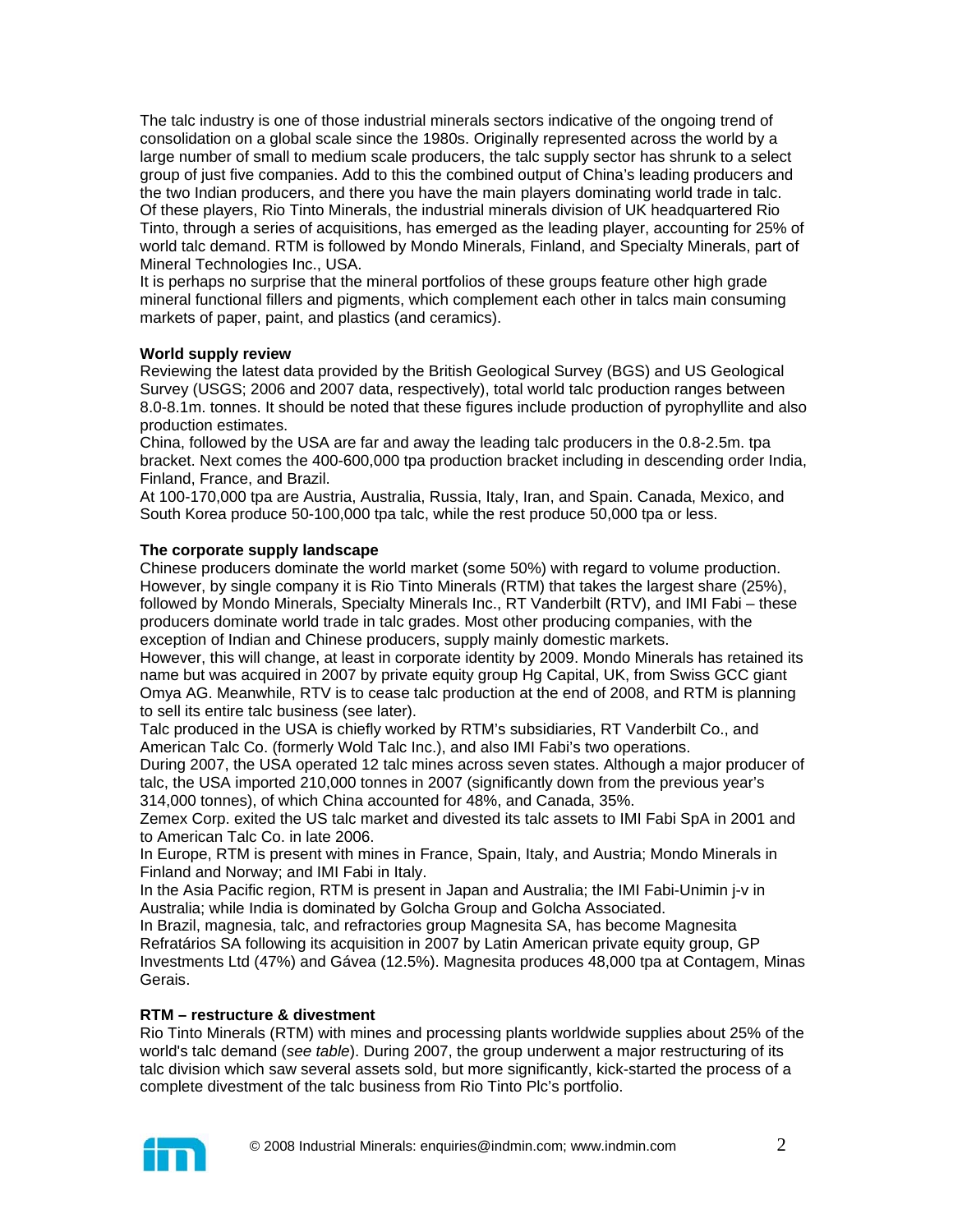This was initiated as part of an overall asset review prompted by Rio Tinto's acquisition of Alcan Inc. in 2007, and resulted in the group's industrial minerals businesses of talc and borates (and potash interests) put up for sale in November 2007 – this process is ongoing, and a short list of interested parties to buy the businesses was expected in Q3 2008.

RTM produced 1.281m. tonnes of talc in 2007, down 8% from 2006, and produced 679,000 tonnes in H2 2008, even with H2 2007.

Markets served are paper, polymers, and paints and coatings. RTM does not generally supply the ceramics sector, although it is paying attention to the electroceramics market, especially growing in Asia.

RTM conducted a programme of "improvement projects" through 2007 which included streamlining staffing levels and systems, product and business optimisation, supply chain reconfiguration, plant efficiency, mine planning, and energy use.

This led to the closure of the of the Three Springs processing plant in Australia in Q1 2007; the sale of the Lassing and Ennsdorf processing plants in Austria in July 2007; and the closure of the Widnes, UK storage and processing plant in Q4 2007 (RTM having failed to find a buyer). In addition to the improvement objectives, the sold and closed assets were considered too small scale for Rio Tinto's overall strategy.

RTM can supply Asia with talc grades via the west coast of the USA. However, the Three Springs mine will continue exporting crude talc to Europe, Japan, and some to North America.

In Austria, RTM has invested in its mining activities in Styria, central Austria. RTM, through subsidiary Naintsch Mineralwerke GmbH, owns two talc mines – an open cast talc mine at Rabenwold, and a new underground mine in Kleinfeistritz, 100km north-west of the capital, Graz. Total production is 200,000 tpa of talc products.

The ore is processed into ultra-fine products for various industrial applications including paper, paints, plastics, ceramics, personal care products, agriculture and pharmaceuticals.

The investments concern an extension at Rabenwold, and the opening of the south pit mine in Kleinfeistritz.

Ennsdorf is located in upper Austria on the Danube River and its talc production of 18,000 tpa will be shifted to RTM's Weisskirchen processing plant, which also receives the Kleinfeistritz output. RTM's plans involve the closure of the existing 19,000 tpa underground mine at Kleinfeistritz, and the inauguration of a new adjacent mine. The leucophyllite deposit at the existing mine which is now exhausted, was processed at RTM's Weisskirchen facility, 12km away. The facility will still be used for the new mine which is projected to last for the next 20 years.

The product is sold under the name Plastorit<sup>®</sup> and primarily used as a paint additive, globally marketed as a high value product.

The Rabenwold mine, the largest talc deposit in mid-Europe, will shift mining activities to the adjacent southern pit. It has been in operation since 1989 when underground mining ceased, and currently produces ~100,000 tpa talc.

The present mining area in the northern pit is now exhausted, the extension involves the development of the adjacent southern mining pit. For the development of this south pit and to get access to the ore, over 3,340,000 tonnes of overburden has to be removed; extraction is underway.

# **Mondo Minerals**

In 2007, Mondo Minerals celebrated its  $40<sup>th</sup>$  anniversary, founded in 1967 as Suomen Talkki OY). The same year also saw Mondo Minerals' owner, Swiss GCC giant Omya AG, divest its talc arm to private equity company Hg Capital Trust Plc, London.

Mondo Minerals' talc plants are located in Sotkamo, Kaavi, Vuono, Finland; Amsterdam and Katwijk, the Netherlands; and Knarrevik, Norway.

In 2006, the company undertook its largest investment project (some €40m.(\$53.7m.), increasing fine grinding capacity at Sotkamo plant to 330,000 tpa, making it the largest single talc production facility in the world.

The Amsterdam plant was also equipped with new jet-mills, bringing plant capacity up to 100,000 tpa. Total talc production capacity at Mondo Minerals is now 760,000 tpa, with a turnover of €130m. (\$175m.).

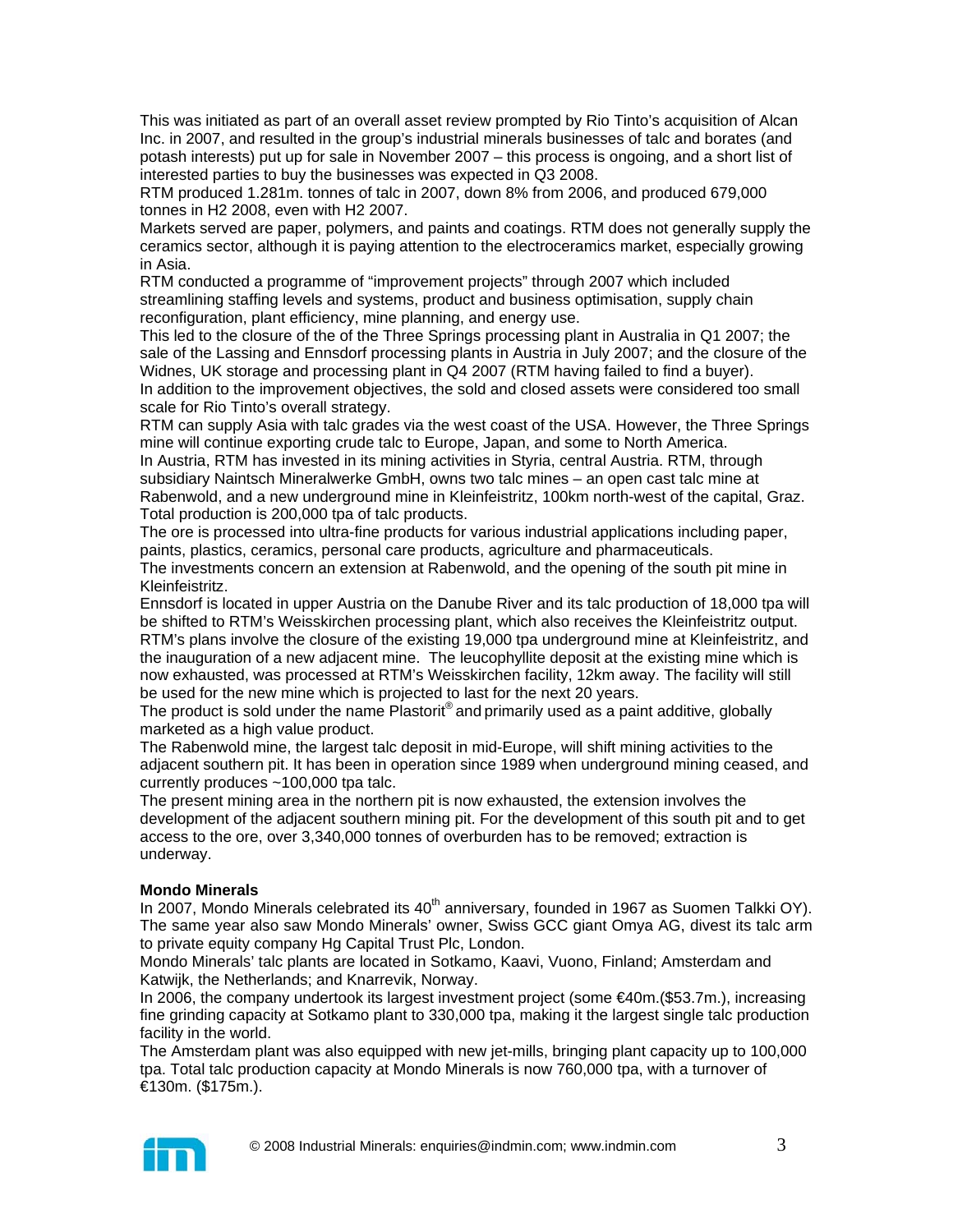The company is known to import crude talc from China and Australia, which is processed at Knarrevik and Amsterdam, respectively.

Mondo Minerals' main markets are European paper, paints, and plastics. Specialities for polyester putties and technical ceramics are sold worldwide.

### **SMI**

Specialty Minerals Inc. (SMI) is the filler minerals arm of Minerals Technologies Inc., New York. SMI has been producing finely ground talc at its Barretts operation Montana since 1964, and coarser ground talcs for paint and paper since the early 1950s. This plant is located in the southwest corner of Montana which accepts talc ore from two nearby SMI mines.

SMI also processes purchased talc, mainly from China, at its plants at Mt Vernon, Indiana, and Wellsville, Ohio. The talc operations come under the Performance Minerals division of SMI. In response to market demand, SMI completed a range of capacity expansions in 2006:

Barretts, Montana

- additional talc beneficiation capacity started
- additional fine grind capacity (2 to 5 micron APS)
- additional ultrafine grind capacity (0.5 to 2 micron APS)
- additional USP talc capabilities and capacity

Mt Vernon, Indiana

- additional ultrafine grind capacity (0.5 to 2 micron APS)
- additional talc densification capabilities and capacity

The production capacity of the Barretts plant is around 30,000 tpa, although it should be noted that the upgrade in USP (US Pharmacopeia grades) facilities concerned post grinding capabilities, such as heat treatment. The capacity of Mt Vernon was not disclosed, but serves the polymer market.

Perhaps surprisingly, given SMI's portfolio of GCC and PCC grades for paper, the paper market is not one which is served by SMI's talc. This is mainly owing to the nature of the papermaking industry in North America, where talc is not as widely used as in Europe.

SMI's talc is sold in North America for paint and coatings and polymer applications, and exported worldwide for ceramic applications. Owing to the exceptional chemical purity of the Barretts ore, this talc finds use in automotive catalytic converter ceramic substrates.

A significant stage in SMI's talc evolution was the acquisition of mineral importer and processor Polar Minerals Inc. in 2002. Prior to the acquisition the polymers (ie. plastics) market ranked no.3 with SMI, post acquisition this became the company's no.1 market, followed by paints and coatings, and then ceramics.

The Polar Minerals buy also introduced Chinese talc imports to SMI for the first time – SMI imports about one third of its talc, the remainder served by its Montana mines. Although the company has imported some talc from northern China (Liaoning province), SMI sources most of its Chinese talc from southern Chinese sources, such as in Guangxi province, which is exported through the port of Fangcheng.

Overall, SMI's talc grades from Montana supply the ceramics markets, the imported Chinese talc grades for polymers, and paints and coatings are served by both. Recently, SMI has also made "significant gains" in the USP/cosmetic market, primarily in the dusting powder sector, described as the low end of the USP/cosmetics market.

In its Q2 results, MTI recorded that talc sales declined 2% to \$9.5m. from \$9.7m. in the prior year. The Processed Minerals product line, in which talc is included, was affected by weakness in the residential and commercial construction markets, as well as the automotive market. US housing starts are at their lowest levels in 17 years, and the automotive sector remains on a downward trend.

#### **RT Vanderbilt**

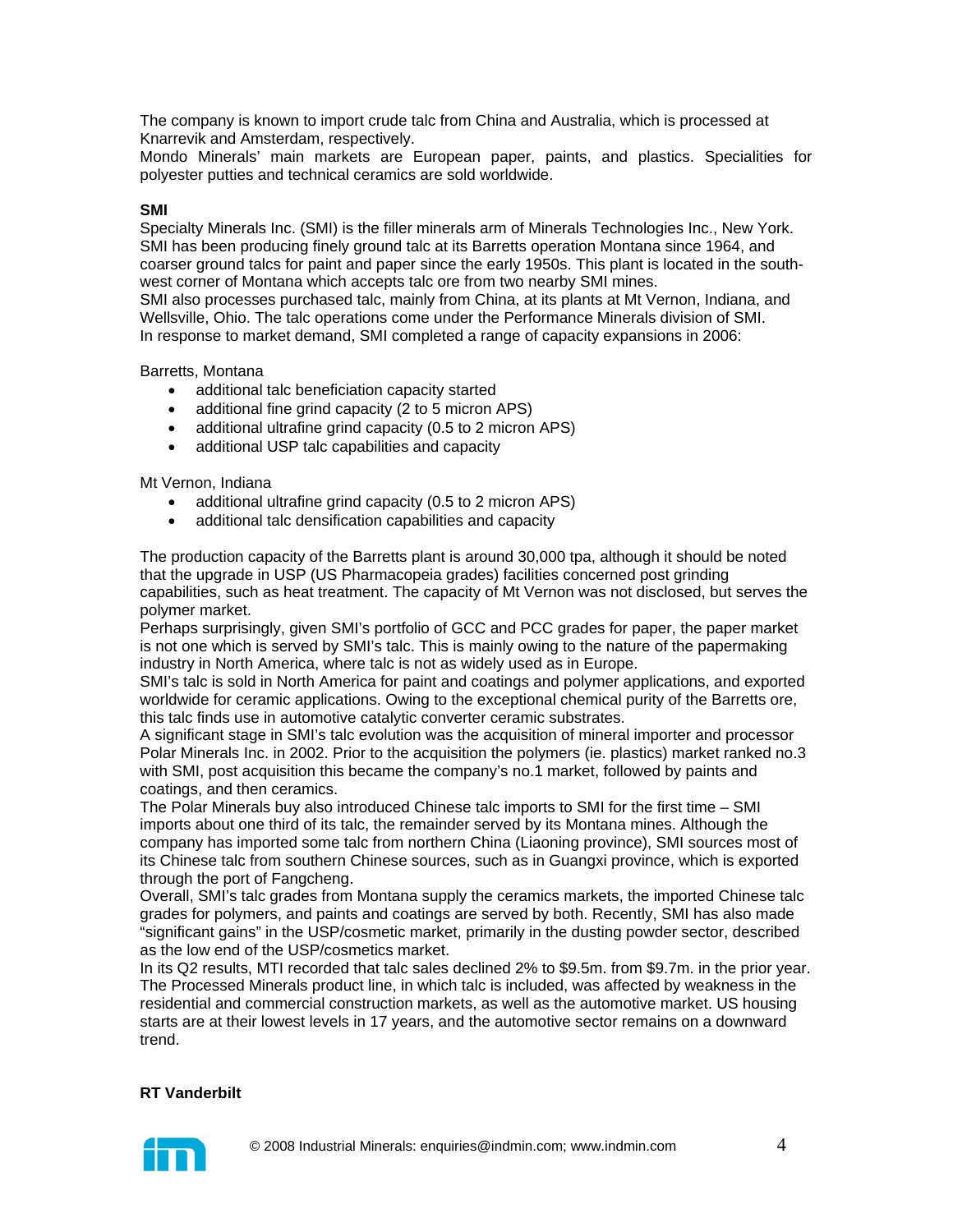R.T. Vanderbilt Co. (RTV) has four mining operations and two chemical manufacturing facilities, all wholly owned subsidiaries. Gouverneur Talc Co. is RTV's largest mining and minerals processing and produces talc (and wollastonite) from the Gouverneur district in northeastern New York state.

Two milling operations (dry-grinding, air-milling and air-classification) and several mining operations (open pit and underground) are located on over 2,300 acres of land. The material is sold under the trade names NYTAL® and CERAMITALC<sup>®</sup>, used in the paint and ceramics industries.

However, mid-2007 was to mark the beginning of the end for RTV's talc business. In June 2007, RTV decided it would no longer sell its industrial grade talcs to EU countries. This decision was prompted by anticipated difficulties with some EU countries over asbestos definitions.

Then, in January 2008, RTV announced that it was to exit from the talc business altogether, and is expected to cease mining/selling talc before the start of 2009. This significant move was taken in response to RTV witnessing a declining market for its ceramic talc grades (<80,000 tpa), although the possibility of future lengthy and expensive asbestos litigation issues was also a factor. The company continues to be active in the bentonite, kaolin, and pyrophyllite businesses.

# **American Talc Co.**

The Texas talc industry consolidated in 2007 with Wold Talc Co.'s acquisition of the Van Horn, Texas talc operations of Zemex Corp.'s subsidiary Suzorite Mineral Products Inc. (SMPI). The sale marked Zemex's exit from the talc business and a rebranding of Wold's talc business as American Talc Co. (ATC).

SMPI operated a 35,000 tpa talc plant producing talc grades for ceramics, plastics, and coatings. The SMPI acquisition joined AMC's existing talc operations in the Van Horn, Texas area, including a large open pit talc mine in Hudspeth county.

In late 2007, ATC picked up the talc plant of Milwhite Inc., in Van Horn, Texas. An aggressive exploration programme has resulted in the company owning or having under lease approximately 25m. tonnes of talc and pyrophyllite.

ATC produces high quality talc primarily to the ceramics industry, the company's Allamore plant produces >45,000 tpa, and Wild Horse plant, 25,000 tpa.

ATC is part of privately owned independent exploration and production company Wold Oil Properties Inc., headquartered in Casper, Wyoming.

# **IMI Fabi**

Milan-based IMI Fabi SpA has three underground talc mines in Valmalenco, north of Sondrio, Italy and the talc ore is processed at Fabi's Torre Sta. Mario plant in the Valmalenco valley. Mine output at Valmalenco is estimated to be some 100,000 tpa. The company also imports high brightness and high purity talc from China and Australia for processing at its Postalesio plant in the Valrellina valley.

IMI Fabi is part of a joint venture, with Unimin Australia Ltd subsidiary Unimin Talc Pty Ltd, in the Mount Seabrook talc mine in Western Australia. High purity white talc is produced at Mount Seabrook.

IMI Fabi also has a manufacturing presence in the USA, with talc processing facilities at Benwood, West Virginia, operated by IMI Fabi LLC, and at the Diana plant in northern New York state, operated by IMI Fabi (Diana) LLC. The plants process imported lump talc to 40-10µm topsize and about 12-2µm medium particle size.

# **China**

The three main centres of China's talc supply and export industry are Liaoning, Shandong, and Guangxi, all with large talc reserves and outputs. The "basic reserves of talc resources" in Liaoning, Shandong, and Guangxi are 25.262m. tonnes, 25.574m. tonnes, and 10.945m. tonnes, respectively.

Total Chinese talc production is was estimated to be about 2m. tonnes talc lump, and 600,000 tonnes talc powder. It has been estimated that the three provinces of Liaoning, Shandong and Guangxi produce some 500,000 tpa of white talc (high grade).

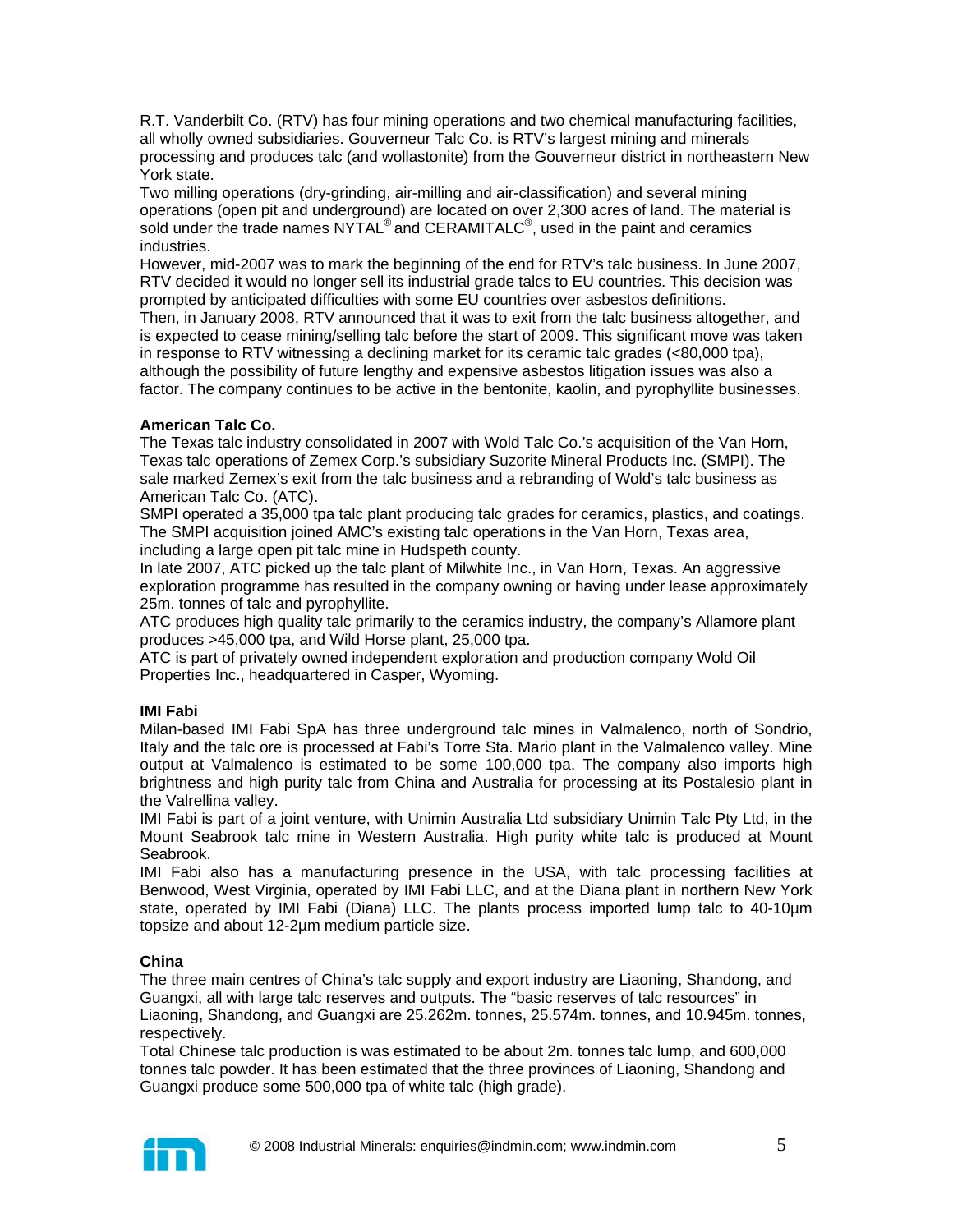China's primary talc producing centre is the area concentrated around Haicheng, Liaoning province, which has an output about 1m. tpa of all products. Talc production in Shandong is mainly concentrated in Pingdu, Laizhou, and Qixia which have a combined output of 500,000- 600,000 tpa talc. Production in Guangxi is mainly concentrated in Longsheng, Shanglin, and Huanjiang, with an annual output about 400,000-500,000 tpa.

More than 70% of total Chinese talc output belongs to medium to low quality standard, while the output of high quality talc powder and lump is considered insufficient to meet the needs of either Chinese domestic market or export.

Of the high quality Chinese talc, about 80% output is serving the export market, exporting some 643,000 tonnes in 2004, which included 396,000 tonnes lump talc and 247,000 tonnes talc powder. The export share from the main producing provinces were approximately Guangxi, 44.5%, Liaoning, 44.0%, and Shandong, 11.5%.

The main destinations for Chinese talc are Asia, North America, and Europe, with the USA and Japan consuming the majority of China's lump talc exports, 39% and 34%, respectively. The Chinese talc industry has been facing a number of challenges which have created insufficient supply of high-grade talc. The main reasons for this are:

- after many years of exploitation, some small and medium-sized mines have entered or will enter a period of exhaustion
- demand for high-grade talc has increased sharply to meet rapid development of papermaking, plastics, pharmaceutical, and cosmetics in the eastern coastal areas
- Europe, the USA and other countries have strengthened their efforts in purchasing talc from China, with export volumes increasing (although this may wane with recent government export controls)
- Japanese consumers have purchased high volumes of high grade talc from China at low prices in recent years

With the current problems of rising freight rates and limited vessel availability, as well as the threat of export taxes implemented by the government (this in addition to export licence fee and abolition of export tax rebates in 2005), high grade talc exports from China are facing an uncertain future.

# **India**

Talc deposits are found throughout India, but most of its commercial talc production takes place in Rajasthan. The country's two leading talc producers – Golcha Group (300,000 tpa) and Golcha Associated (160,000 tpa) – are based in Jaipur in the northeastern part of the state and they dominate supply of high quality material and speciality grades for such markets as cosmetics and polymers.

In mid-2008, Golcha Group announced plans to significantly increase talc production in India (by over 100,000 tpa) and Thailand (a new 60,000 tpa plant), and establish a new production base in Europe.

India's third largest producer, the Jai Group, also plans to increase talc production capacity from 100,000 tpa to 200,000 tpa in the next three years.

India possesses a large number of other talc producers, but most of these operate on a small scale and usually produce standard or lower quality grades.

# **Market trends & outlook**

The four key markets of paper, ceramics, plastics, and paints account for about 80% of world talc demand (*see pie charts*). Certainly the wide range of applications encourages large talc players to have a diverse talc grade portfolio and thus protects them somewhat against isolated market downturns. That said, construction performance can impact right across ceramics, paint, and plastics to some extent.

However, the key market drivers for talc at present are the automotive sector (for talc use in autoplastics); housing starts (for talc in ceramics/roofing/paint); and advertising (talc consumption in the paper market). The overriding trend has been the growth of Asian markets in these sectors which have been emulating formulation trends in Europe and the USA.